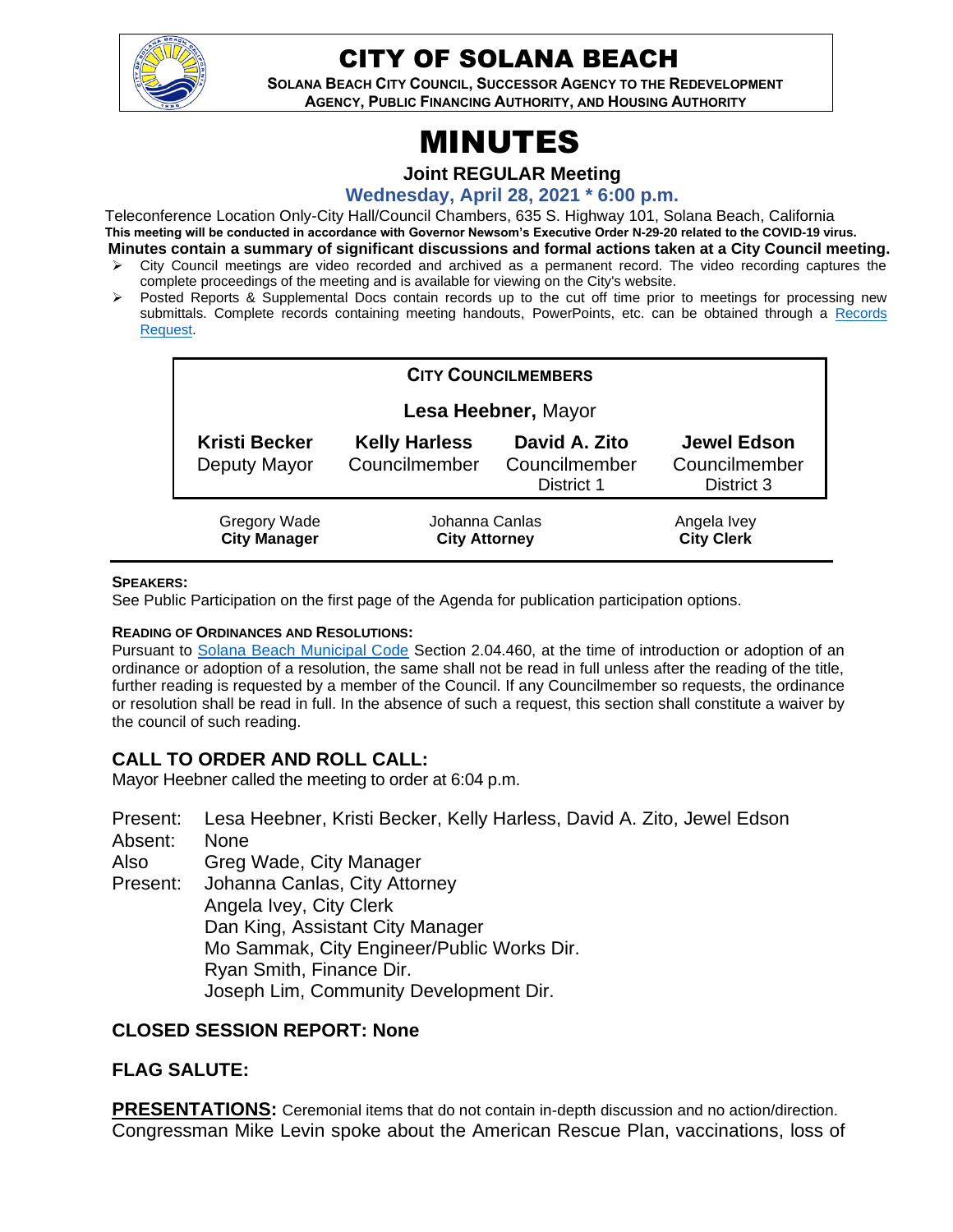loved ones, jobs, businesses and more, serving on the Veterans Affairs Committee regarding the unemployment and rapid retraining program, funding for all cities including small cities, direct funding for schools to reduce class sizes, modifying spaces, ventilation, and personal protection equipment. He spoke about the American Jobs Plan and comprehensive recovery legislation based on infrastructure development, clean energy innovation and jobs growth, and his recent support for an Agricultural Affairs Rescue Act affecting the Del Mar Fairgrounds, which had layoffs due to financial loss.

# **APPROVAL OF AGENDA:**

**Motion:** Moved by Councilmember Edson and second by Deputy Mayor Becker to approve. **Approved 5/0.** Ayes: Heebner, Becker, Harless, Zito, Edson. Noes: None. Motion carried unanimously.

#### **ORAL COMMUNICATIONS:**

*Note to Public: Refer to Public Participation for information on how to submit public comment.*  This portion of the agenda provides an opportunity for members of the public to address the City Council on items relating to City business and not appearing on today's agenda by having submitted written comments for the record to be filed with the record or by registering to join the virtual meeting online to speak live, per the Public Participation instructions on the Agenda.

Comments relating to items on this evening's agenda are taken at the time the items are heard. Pursuant to the Brown Act, no action shall be taken by the City Council on public comment items. Council may refer items to the City Manager for placement on a future agenda. The maximum time allotted for each speaker is THREE MINUTES (SBMC 2.04.190).

Jim Hiraoka spoke about Council and the Planning department review of the policies around solar and the permitting process, that they are ambiguous and contradictory, that the 346 Glenmont project went through the View Assessment Commission Development Review Permit (DRP) and Structure Development Permit (SDP) process when the applicants stated that solar panels were not part of the project, that since then a massive solar array had been erected at the project, that the Planning department stated that solar permits were not subject to the discretionary review of the DRP and SDP, that it did not make sense that Solana Beach residents had no effective way to comment on solar panels, that the View Assessment Commission process applies to "construction that is or adds to an existing structure that would be over 16 ft.in height" and required for "commercial construction for additions of 500 sq. ft. or more, or an increase to the building envelope," that a solar panel or modular array that exceeds the maximum building height is not considered a small residential rooftop solar system, and requesting that the City review these inconsistencies that has provided for solar or another structure additions not being displayed on discretionary plans.

Jill Cooper spoke about Bike Walk Solana's Self-Guided Scavenger Hunt event that encourages Solana Beach residents to think outside the car which takes place in the month of May, and that a score card can be completed and submitted to be entered into a raffle for a grand prize of an e-bike donated by San Diego Electric Bike.

# **COUNCIL COMMUNITY ANNOUNCEMENTS / COMMENTARY:**

*An opportunity for City Council to make brief announcements or report on their activities. These items are not agendized for official City business with no action or substantive discussion.* 

**A. CONSENT CALENDAR:** (Action Items) (A.1. - A.4.)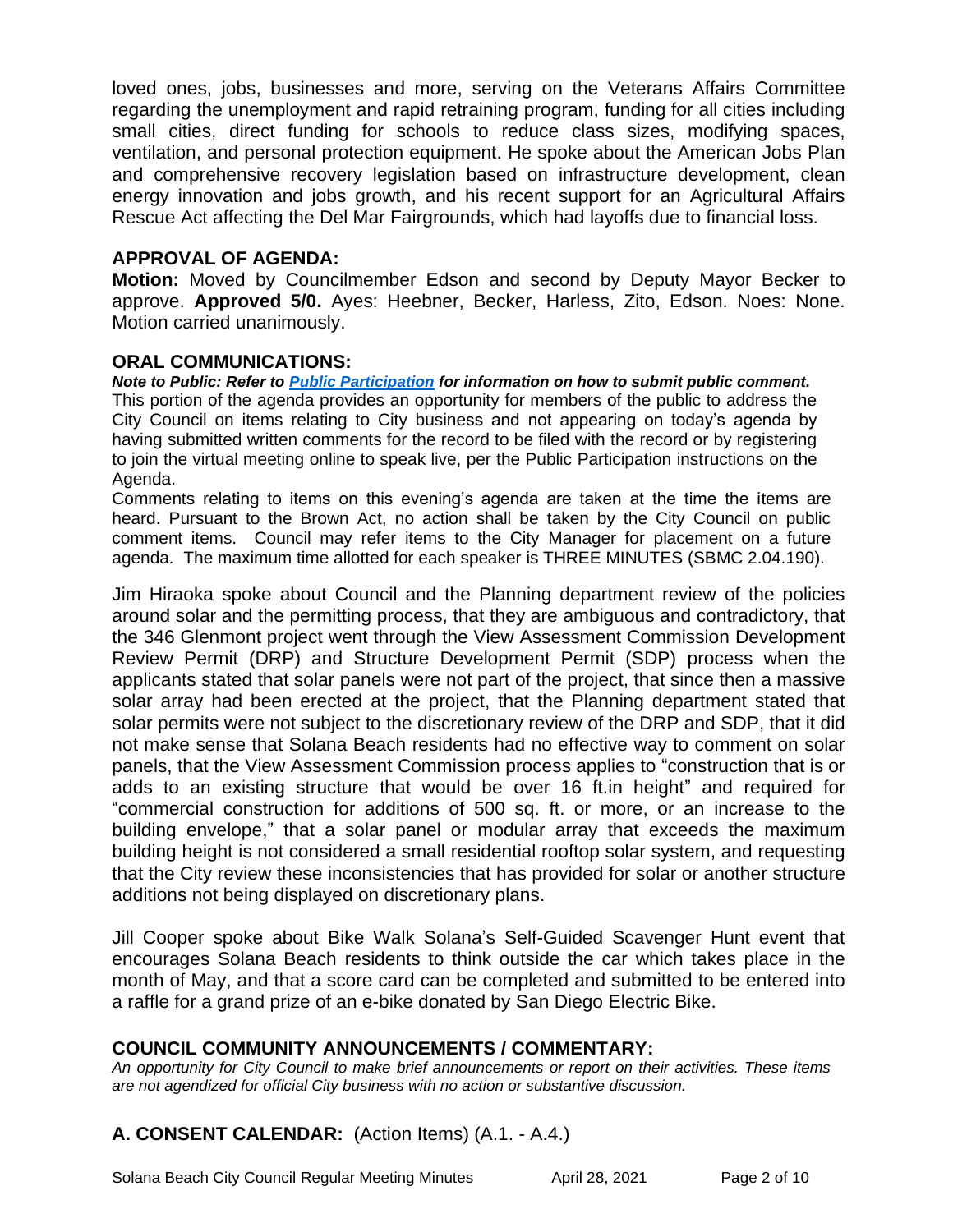#### *Note to Public: Refer to Public Participation for information on how to submit public comment.*

Items listed on the Consent Calendar are to be acted in a single action of the City Council unless pulled for discussion.

Any member of the public may address the City Council on an item of concern by submitting written correspondence for the record to be filed with the record or by registering to join the virtual meeting online to speak live, per the Public Participation instructions on the Agenda. The maximum time allotted for each speaker is THREE MINUTES (SBMC 2.04.190).

Those items removed from the Consent Calendar by a member of the Council will be trailed to the end of the agenda, while Consent Calendar items removed by the public will be discussed immediately after approval of the Consent Calendar.

#### **A.1. Register Of Demands.** (File 0300-30)

Recommendation: That the City Council

1. Ratify the list of demands for March 27, 2021 – April 09, 2021.

# [Item A.1. Report \(click here\)](https://solanabeach.govoffice3.com/vertical/Sites/%7B840804C2-F869-4904-9AE3-720581350CE7%7D/uploads/Item_A.1._Report_(click_here)_4-28-21-O.pdf)

**Motion:** Moved by Deputy Mayor Becker and second by Councilmember Harless to approve. **Approved 5/0.** Ayes: Heebner, Becker, Harless, Zito, Edson. Noes: None. Motion carried unanimously.

# **A.2. General Fund Budget Adjustments for Fiscal Year 2020/21.** (File 0330-30)

Recommendation: That the City Council

1. Receive the report listing changes made to the Fiscal Year 2020-2021 General Fund Adopted Budget.

# [Item A.2. Report \(click here\)](https://solanabeach.govoffice3.com/vertical/Sites/%7B840804C2-F869-4904-9AE3-720581350CE7%7D/uploads/Item_A.2._Report_(click_here)_4-28-21-O.pdf)

**Motion:** Moved by Deputy Mayor Becker and second by Councilmember Harless to approve. **Approved 5/0.** Ayes: Heebner, Becker, Harless, Zito, Edson. Noes: None. Motion carried unanimously.

#### **A.3. Citywide Street Sweeping Services.** (File 0820-35)

Recommendation: That the City Council

#### 1. Adopt **Resolution 2021-047**

- a. Authorizing the City Manager to execute a Professional Services Agreement with CleanStreet, LLC for Citywide Street Sweeping Services for FY 2021/22 for a not-to-exceed amount of \$50,000.
- b. Authorizing the City Manager, at his sole discretion, to extend the Professional Service Agreement with CleanStreet for up to four additional one-year terms, with an annual 1% escalator clause for year 2 and a 2% escalator clause for years 3 through 5.

#### [Item A.3. Report \(click here\)](https://solanabeach.govoffice3.com/vertical/Sites/%7B840804C2-F869-4904-9AE3-720581350CE7%7D/uploads/Item_A.3._Report_(click_here)_4-28-21-O.pdf)

*Posted Reports & Supplemental Docs contain records up to the cut off time, prior to the start of the meeting, for processing new submittals. The final official record containing handouts, PowerPoints, etc. can be obtained through a Records Request to the City Clerk's Office.*

**Motion:** Moved by Deputy Mayor Becker and second by Councilmember Harless to approve. **Approved 5/0.** Ayes: Heebner, Becker, Harless, Zito, Edson. Noes: None. Motion carried unanimously.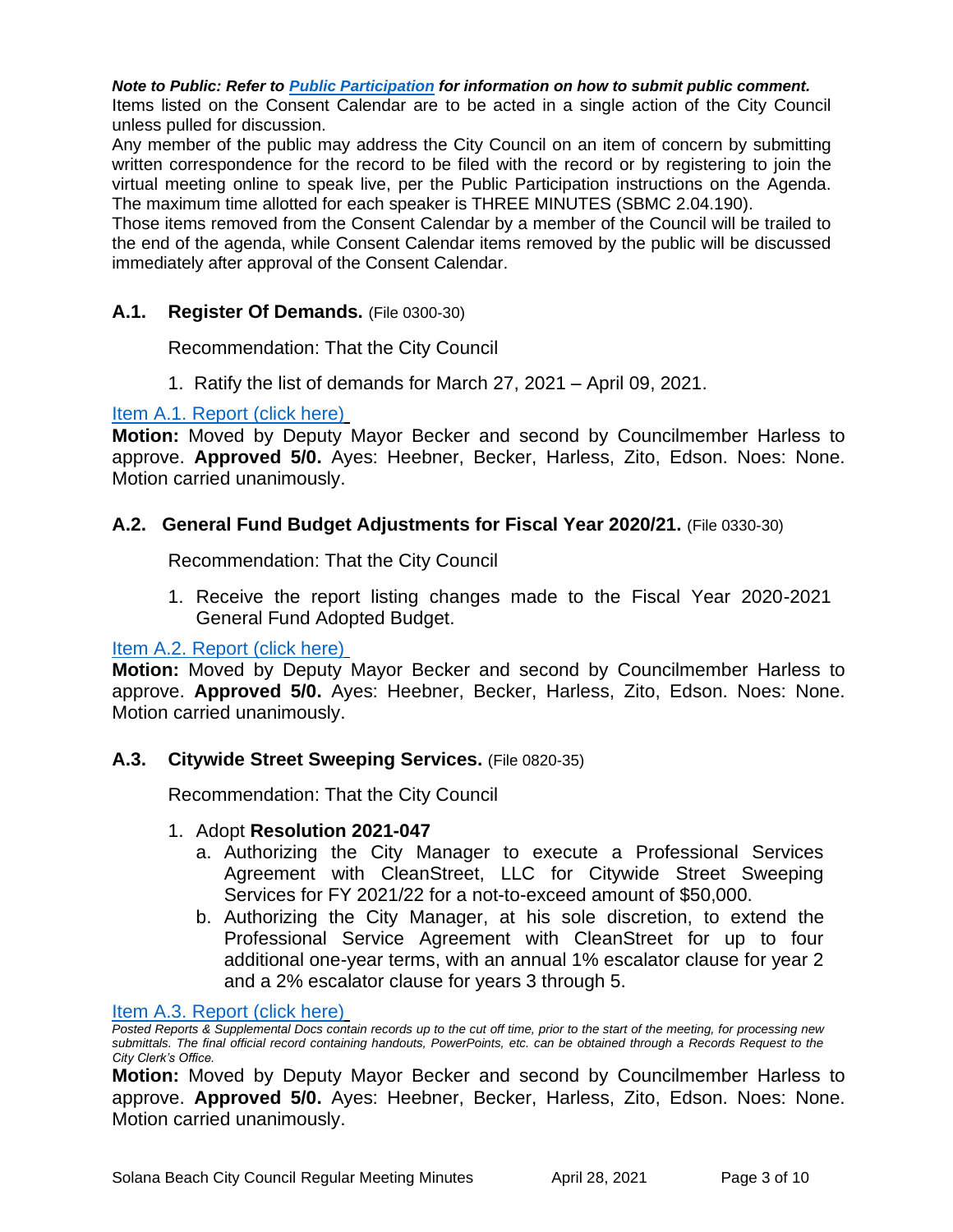# **A.4. Solid Waste Rate Review Prop 218 Notification.** (File 1030-15)

Recommendation: That the City Council

1. Adopt **Resolution 2021-053** setting the Solid Waste Rate Review Public Hearing protest vote for June 23, 2021.

[Item A.4. Report \(click here\)](https://solanabeach.govoffice3.com/vertical/Sites/%7B840804C2-F869-4904-9AE3-720581350CE7%7D/uploads/Item_A.4._Report_(click_here)_4-28-21-O.pdf)

[Item A.4. Updated Report](https://solanabeach.govoffice3.com/vertical/Sites/%7B840804C2-F869-4904-9AE3-720581350CE7%7D/uploads/Item_A.4._Staff_Report_Update_1.pdf) # 1 (added 4-27-21 at 5pm)

[Item A.4. Updated Report #2 \(added 4-28-21](https://solanabeach.govoffice3.com/vertical/Sites/%7B840804C2-F869-4904-9AE3-720581350CE7%7D/uploads/Item_A.4._Staff_Report_Update_2_-_O.pdf) at 10:40am)

*Posted Reports & Supplemental Docs contain records up to the cut off time, prior to the start of the meeting, for processing new submittals. The final official record containing handouts, PowerPoints, etc. can be obtained through a Records Request to the City Clerk's Office.*

**Motion:** Moved by Deputy Mayor Becker and second by Councilmember Harless to approve. **Approved 5/0.** Ayes: Heebner, Becker, Harless, Zito, Edson. Noes: None. Motion carried unanimously.

# **B. PUBLIC HEARINGS: (B.1. – B.3.)**

*Note to Public: Refer to Public Participation for information on how to submit public comment.*  Any member of the public may address the City Council on an item of concern by submitting written correspondence for the record to be filed with the record or by registering to join the virtual meeting online to speak live, per the Public Participation instructions on the Agenda.

The maximum time allotted for each speaker is THREE MINUTES (SBMC 2.04.190).

An applicant or designee(s) for a private development/business project, for which the public hearing is being held, is allotted a total of fifteen minutes to speak, as per SBMC 2.04.210. A portion of the fifteen minutes may be saved to respond to those who speak in opposition. All other speakers have three minutes each.

After considering all of the evidence, including written materials and oral testimony, the City Council must make a decision supported by findings and the findings must be supported by substantial evidence in the record.

**B.1. Public Hearing: 112 S. Cedros Ave., Applicant: Local Roots Kombucha, Case: CUP 20-001.** (File 0600-40)

The proposed project meets the minimum objective requirements under the SBMC, is consistent with the General Plan and may be found, as conditioned, to meet the discretionary findings required as discussed in this report to approve a CUP. Therefore, Staff recommends that the City Council:

- 1. Conduct the Public Hearing: Open the Public Hearing, Report Council Disclosures, Receive Public Testimony, and Close the Public Hearing.
- 2. Find the project exempt from the California Environmental Quality Act pursuant to Section 15303 of the State CEQA Guidelines; and
- 3. If the City Council makes the requisite findings and approves the project, adopt **Resolution 2021-048** conditionally approving a CUP for the project to allow for alcohol sales for on- and off-site consumption and a shared parking agreement at 112 South Cedros Avenue.

[Item B.1. Report \(click](https://solanabeach.govoffice3.com/vertical/Sites/%7B840804C2-F869-4904-9AE3-720581350CE7%7D/uploads/Item_B.1._Report_(click_here)_4-28-21-O.pdf) here)

[Item B.1. Updated Report #1 \(added 4-28-21 at 9:00am\)](https://solanabeach.govoffice3.com/vertical/Sites/%7B840804C2-F869-4904-9AE3-720581350CE7%7D/uploads/Item_B.1._Updated_Report_1_(4-28_845am)_-_O.pdf)

[Item B.1. Supplemental Docs \(upd.](https://solanabeach.govoffice3.com/vertical/Sites/%7B840804C2-F869-4904-9AE3-720581350CE7%7D/uploads/Item_B.1._Supplemental_Docs_(upd._4-28_at_940am)_-_O.pdf) 4-28-21 at 9:40am)

Greg Wade, City Manager, introduced the item.

*Posted Reports & Supplemental Docs contain records up to the cut off time, prior to the start of the meeting, for processing new submittals. The final official record containing handouts, PowerPoints, etc. can be obtained through a Records Request to the City Clerk's Office.*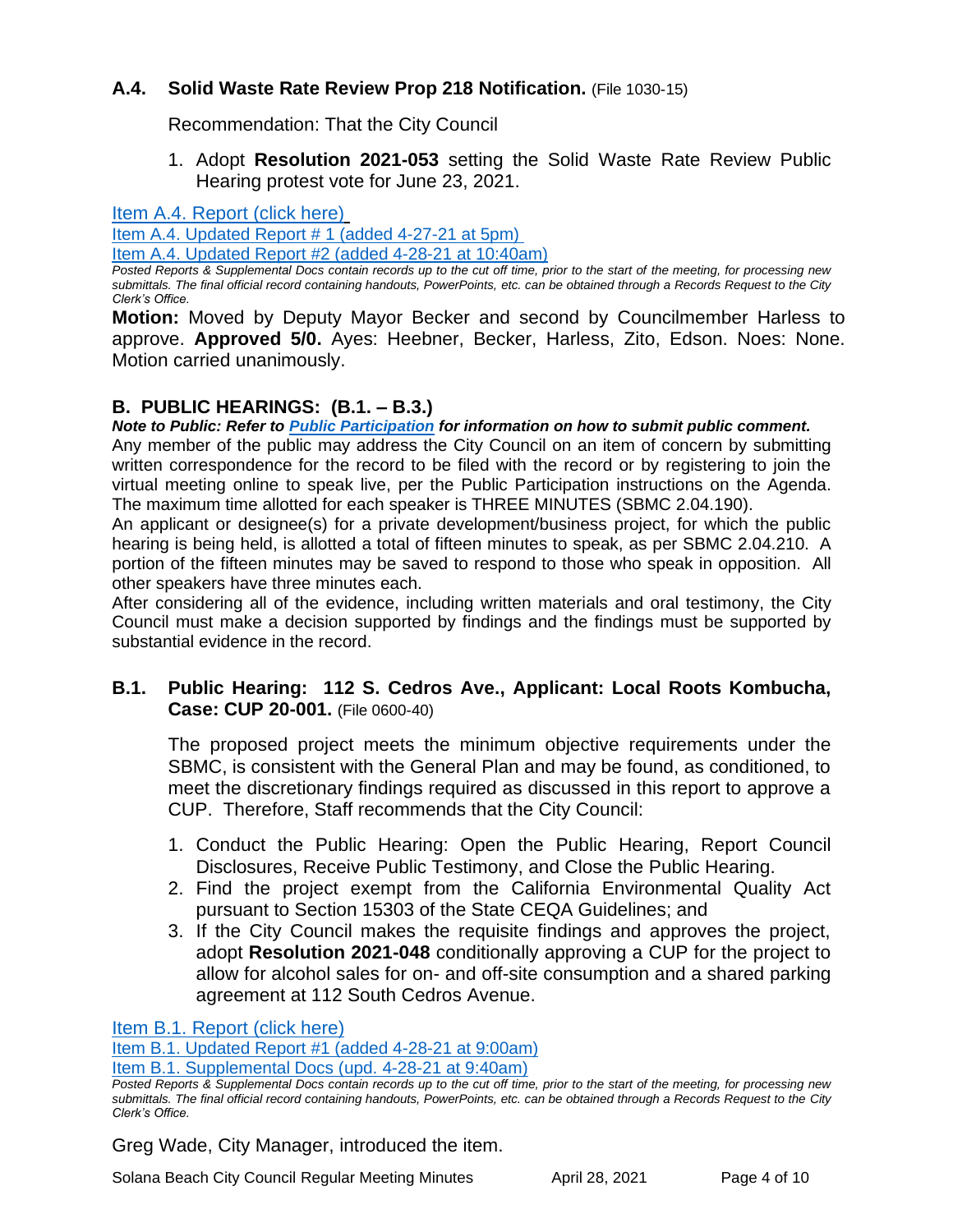Joe Lim, Community Development Dir., presented a PowerPoint (on file).

Mayor Heebner opened the public hearing.

Council disclosures.

Gary Cohen, Applicant's architect, presented a PowerPoint (on file) and reviewed the project including layout, materials, parking.

Council, Mr. Cohen, and Ryan White, Applicants, discussed the project, working hours, parking, and that their production facility was located in Vista.

Jo Carmichael, Applicant, continued the PowerPoint (on file) and discussed their discovery of kombucha, their organic, plant-based, tea-based product, the kombucha market, renderings of the store front.

Jeff Kohn, Epic Investment, said that he owns the building, that the lease goes to 2027, and that the Beal operation does not work during off hours but are out showing homes, and that he held the space for about a year to accommodate this business.

**Motion:** Moved by Councilmember Edson and second by Deputy Mayor Becker to close the public hearing. **Approved 5/0.** Ayes: Heebner, Becker, Harless, Zito, Edson. Noes: None. Motion carried unanimously.

Council and Applicants discussed the parking study, the blue folder submittals in support of the business, and the use of recyclable aluminum cans.

**Motion:** Moved by Councilmember Edson and second by Deputy Mayor Becker to approve Staff recommendation. **Approved 5/0.** Ayes: Heebner, Becker, Harless, Zito, Edson. Noes: None. Motion carried unanimously.

# **B.2. Public Hearing: 330 S. Cedros Ave., Applicant: Brad Wise, Trust Restaurant Group, Case: MOD21-001.** (File 0600-40)

The proposed project meets the minimum objective requirements under the SBMC, is consistent with the General Plan and may be found, as conditioned, to meet the discretionary findings to approve a modification to the approve DRP, CUP, SDP and MEC. Therefore, Staff recommends that the City Council:

- 1. Conduct the Public Hearing: Open the Public Hearing, Report Council disclosures, Receive Public Testimony, Close the Public Hearing.
- 2. Find the project exempt from the California Environmental Quality Act pursuant to Section 15301 (Existing Facilities) of the State CEQA Guidelines.
- 3. If the City Council makes the requisite findings and approves the project, adopt **Resolution 2021-050** conditionally approving a modification to the approved DRP, SDP, CUP, MEC and CSP for a mixed use development at 330 S. Cedros Avenue, Solana Beach.

[Item B.2. Report \(click here\)](https://solanabeach.govoffice3.com/vertical/Sites/%7B840804C2-F869-4904-9AE3-720581350CE7%7D/uploads/Item_B.2._Report_(click_here)_4-28-21-O.pdf)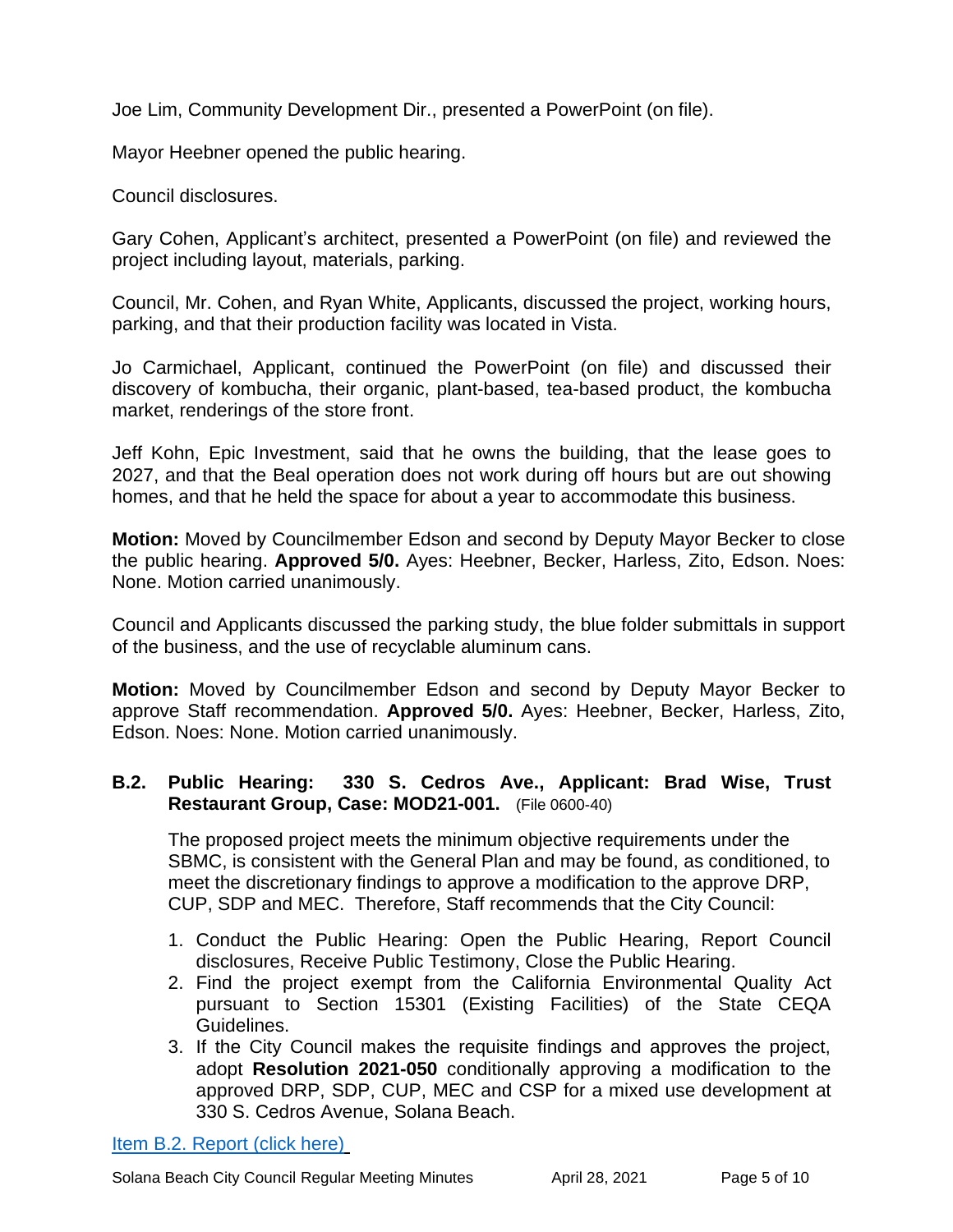[Item B.2. Updated Report](https://solanabeach.govoffice3.com/vertical/Sites/%7B840804C2-F869-4904-9AE3-720581350CE7%7D/uploads/Item_B.2._Updated_Report_1_-_O.pdf) #1 (added 4-27-21)

[Item B.2. Supplemental Docs \(upd.](https://solanabeach.govoffice3.com/vertical/Sites/%7B840804C2-F869-4904-9AE3-720581350CE7%7D/uploads/Item_B.2._Supplemental_Docs_(upd._4-26)_-_O.pdf) 4-26-21 at 5:45pm)

*Posted Reports & Supplemental Docs contain records up to the cut off time, prior to the start of the meeting, for processing new submittals. The final official record containing handouts, PowerPoints, etc. can be obtained through a Records Request to the City Clerk's Office.*

Deputy Mayor Becker stated that she had property within 1,000 ft., but that she could remain impartial.

Greg Wade, City Manager, introduced the item.

Corey Andrews, Principal Planner, presented a PowerPoint (on file).

Mayor Heebner opened the public hearing.

Council disclosures.

Nuwan Ranasinghe, Architect, GTC, stated that this was specifically related to the awning that was not providing enough shading, that they were proposing a large simple structure of fabric on top to provide shade for patrons, and requested the exception since they are 10 ft. set back and the structure would protrude 5 ft. into the set back.

Brad Wise, Applicant, partner of Trust Group and the chef said that they were familiar with outdoor eating establishments since they have several others and were respectful to the neighbors, and that they were sensitive to the aesthetics of the area.

Council and Applicant discussed that drop down walls would not be used in the summer but possible during the winter months, that amplified music was not allowed under their ABC license and that their atmosphere was ambient music, the original approval shared parking because their peak hours were at lunch time, whether to consider a corrugated metal awning to keep with the area's aesthetics or stay with the proposed fabric, and the operating days of the week and maybe the weekends.

**Motion:** Moved by Councilmember Zito and second by Councilmember Edson to close the public hearing. **Approved 5/0.** Ayes: Heebner, Becker, Harless, Zito, Edson. Noes: None. Motion carried unanimously.

Council discussed the awning, rolling walls for weather, consider adding a bike rack nearby so they would not use the restaurants posts, consider requiring the corrugated awnings since it is an industrial looking building, and that the metal awning might be louder if it were raining.

**Motion:** Moved by Councilmember Harless and second by Deputy Mayor Becker to reopen the public hearing. **Approved 5/0.** Ayes: Heebner, Becker, Harless, Zito, Edson. Noes: None. Motion carried unanimously.

Council and Applicants discussed that the applicant currently had a corrugated awning  $\frac{1}{2}$  of this size and the rain and wind sounds like a drum, that the metal heats up in the sun and affects the patrons below, and the wear and tear of the ocean nearby requires more upkeep.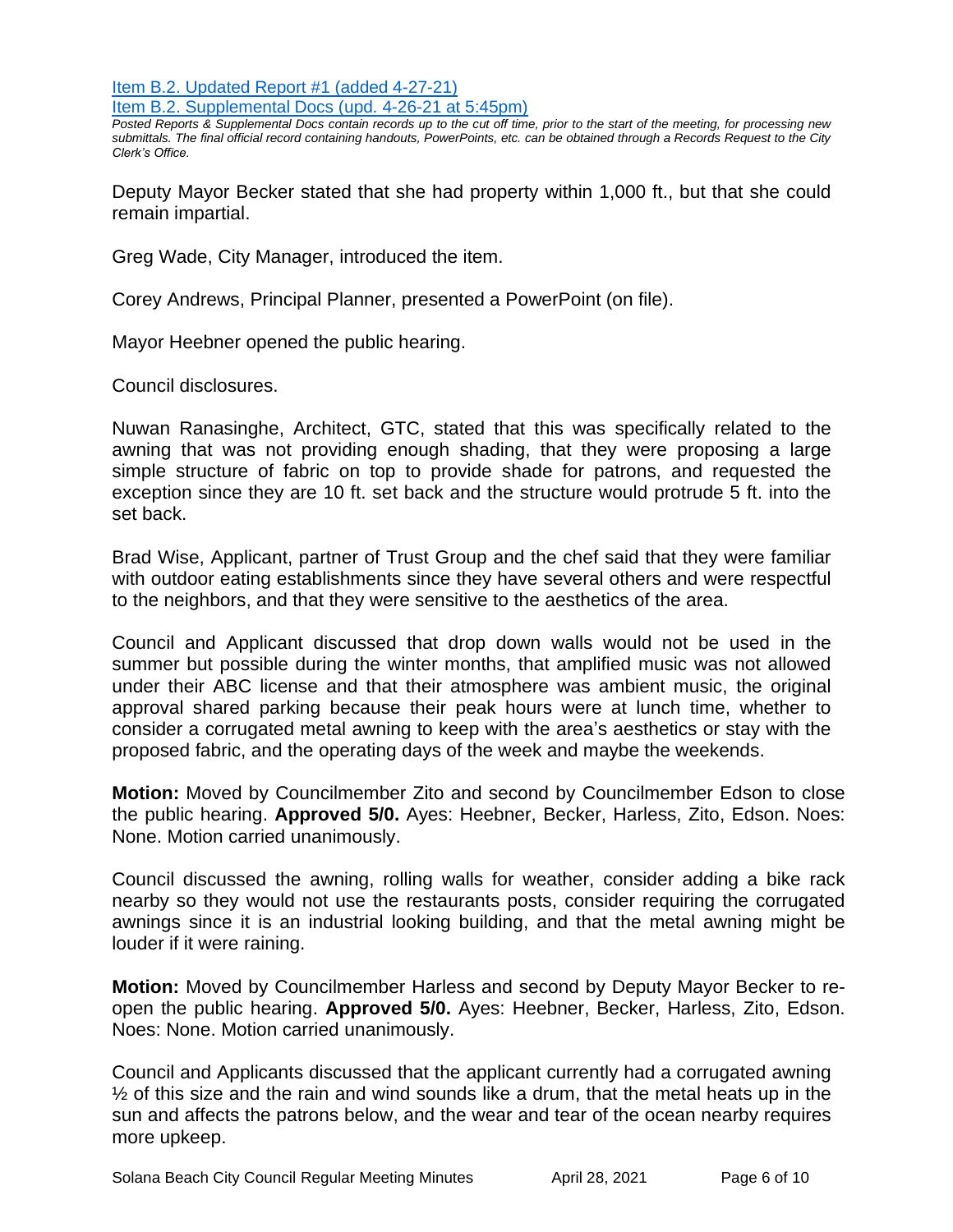**Motion:** Moved by Deputy Mayor Becker and second by Councilmember Edson to close the public hearing. **Approved 5/0.** Ayes: Heebner, Becker, Harless, Zito, Edson. Noes: None. Motion carried unanimously.

**Motion:** Moved by Councilmember Edson and second by Deputy Mayor Becker to approve Staff recommendation. **Approved 5/0.** Ayes: Heebner, Becker, Harless, Zito, Edson. Noes: None. Motion carried unanimously.

Mayor Heebner recessed the meeting for a break at 7:47 p.m. and reconvened at 7:51 p.m.

# **B.3. Public Hearing: 330 S. Cedros Ave., Applicant: RAF Pacifica Group, Sotheby's, Case: MOD21-002.** (File 0600-40)

The proposed project meets the minimum objective requirements under the SBMC, is consistent with the General Plan and may be found, as conditioned, to meet the discretionary findings to approve a modification to the approved DRP, CUP, SDP and MEC. Therefore, Staff recommends that the City Council:

- 1. Conduct the Public Hearing: Open the Public Hearing, Report Council Disclosures, Receive Public Testimony, Close the Public Hearing.
- 2. Find the project exempt from the California Environmental Quality Act pursuant to Section 15301 (Existing Facilities) of the State CEQA Guidelines.
- 3. If the City Council makes the requisite findings and approves the project, adopt **Resolution 2021-051** conditionally approving a modification to the approved DRP, SDP, CUP, MEC and CSP for a mixed-use development at 330 S. Cedros Avenue, Solana Beach.

[Item B.3. Report \(click here\)](https://solanabeach.govoffice3.com/vertical/Sites/%7B840804C2-F869-4904-9AE3-720581350CE7%7D/uploads/Item_B.3._Report_(click_here)_4-28-21-O.pdf)

[Item B.3. Updated Report](https://solanabeach.govoffice3.com/vertical/Sites/%7B840804C2-F869-4904-9AE3-720581350CE7%7D/uploads/Item_B.3._Updated_Report_1.pdf) # 1 (added 4-27-21)

[Item B.3. Supplemental Docs \(upd. 4-28-21 at 2:30pm\)](https://solanabeach.govoffice3.com/vertical/Sites/%7B840804C2-F869-4904-9AE3-720581350CE7%7D/uploads/Item_B.3._Supplemental_Docs_(4-28_at_230pm)_-_O.pdf)

*Posted Reports & Supplemental Docs contain records up to the cut off time, prior to the start of the meeting, for processing new submittals. The final official record containing handouts, PowerPoints, etc. can be obtained through a Records Request to the City Clerk's Office.*

Greg Wade, City Manager, introduced the item and that the application was a consideration to change the use form the approve use of retail to an office use.

Deputy Mayor Becker stated disclosure within 1,000 ft of the property but can make an unbiased decision.

Corey Andrews, Principal Planner, presented a PowerPoint (on file) reviewing the proposal for a modification to the site from the original 2016 project approval to allow a retail tenant space to be converted to office space for the use as a real estate gallery or real estate office.

Mayor Heebner opened the public hearing.

Council disclosures.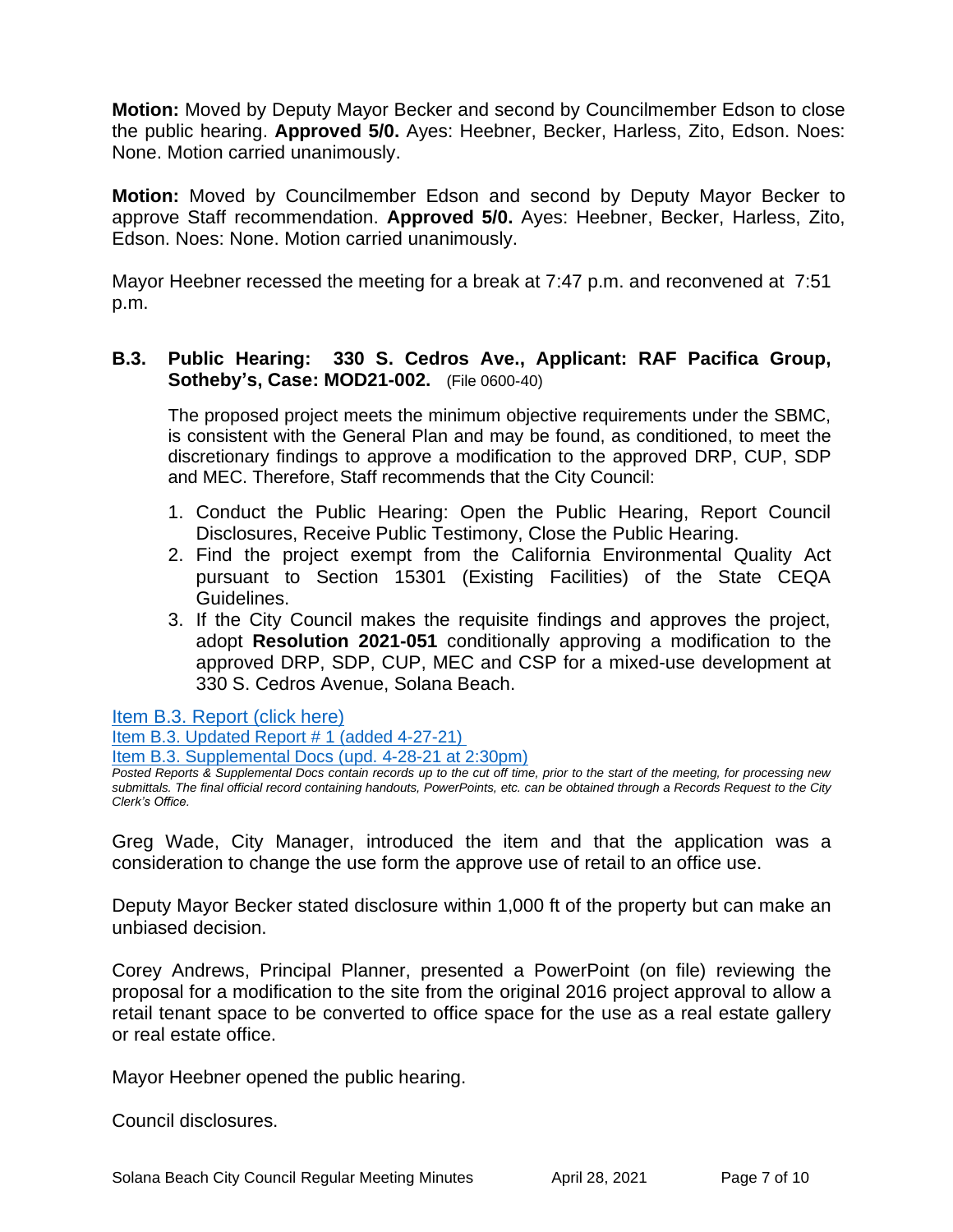Tiffany English, Applicant, presented a PowerPoint (on file), and said that Pacific Sotheby's currently has an office space on the second floor northwest corner of the building above the restaurant, and that this space would be utilized for their global gallery and would not be a traditional office space, that it would have a concierge atmosphere with a community focus and a retail environment, and that it would not have homes posted in the windows or real estate transaction meetings, a full gallery space in the front with a global gallery specialist, coffee bar and conference room, and that they have had a similar space approved in La Jolla.

Ryan Secrist, Applicant, continued the PowerPoint (on file) and spoke about reorganizing the model of the Sotheby's International Realty, their partnership with an auction house that would feature local arts, bringing in a New York concept to Solana Beach, that the space was meant to greet the public, that many owners in Solana Beach have  $2<sup>nd</sup>$  homes elsewhere, that no flyers or private offices for agents would be in this space, and that the model would fit in with Cedros Design District.

Council and Applicants discussed that the items displayed in the gallery may be diamonds, watches, digital auctions, other retail items purchased online, their own wine and champagne for sale, that they intended to partner with local businesses to showcase them a week or month, bring in local artists who could sell their art, that the PowerPoint labeled as open office instead of a retail space, that they were told that they could not label office space as retail to comply with the City's Municipal Code, that a conference room was a meeting space, that the function of an agent meeting with a customer would be upstairs in the office and not in this retail space, that it would act as a storefront to value the art and approve to sale, auction online and showcase it at this space, they have a vast database of Solana Beach residents and surrounding businesses, the intent to be an interactive experience, that there would be no sales tax except retail estate or property tax, and that the public submittals were in opposition to the modification.

Ryan Secrist, Applicant, said that the challenge is the community thinks of real estate as stacked paper and messy offices with flyers in the window with multiple agents and that this is a change in the model with their partnership with the auction house and that it is a retail experience for customers rather than an agents' office.

**Motion:** Moved by Councilmember Harless and second by Deputy Mayor Becker to close the public hearing. **Approved 5/0.** Ayes: Heebner, Becker, Harless, Zito, Edson. Noes: None. Motion carried unanimously.

Council discussed that the concept was not clear how this space would be retail space rather than real estate office even though there are options to purchase auction items, that it was a great company but this concept was not clear enough to make the findings, that it was a creative idea, that the City does not have enough retail space, the local business owners made good points, interesting concept, whether it would add to pedestrian activity, that the modification findings had to meet relationship with adjacent land uses which were all retail, that it has to ensure compatibility and be complimentary with the existing development, that an office in this space would cause a gap in the retail, that retail owners in the area did not support this business concept and expressed significant objection, the space being specifically designed and approved as retail, that it was important to maintain the unique walkable retail area,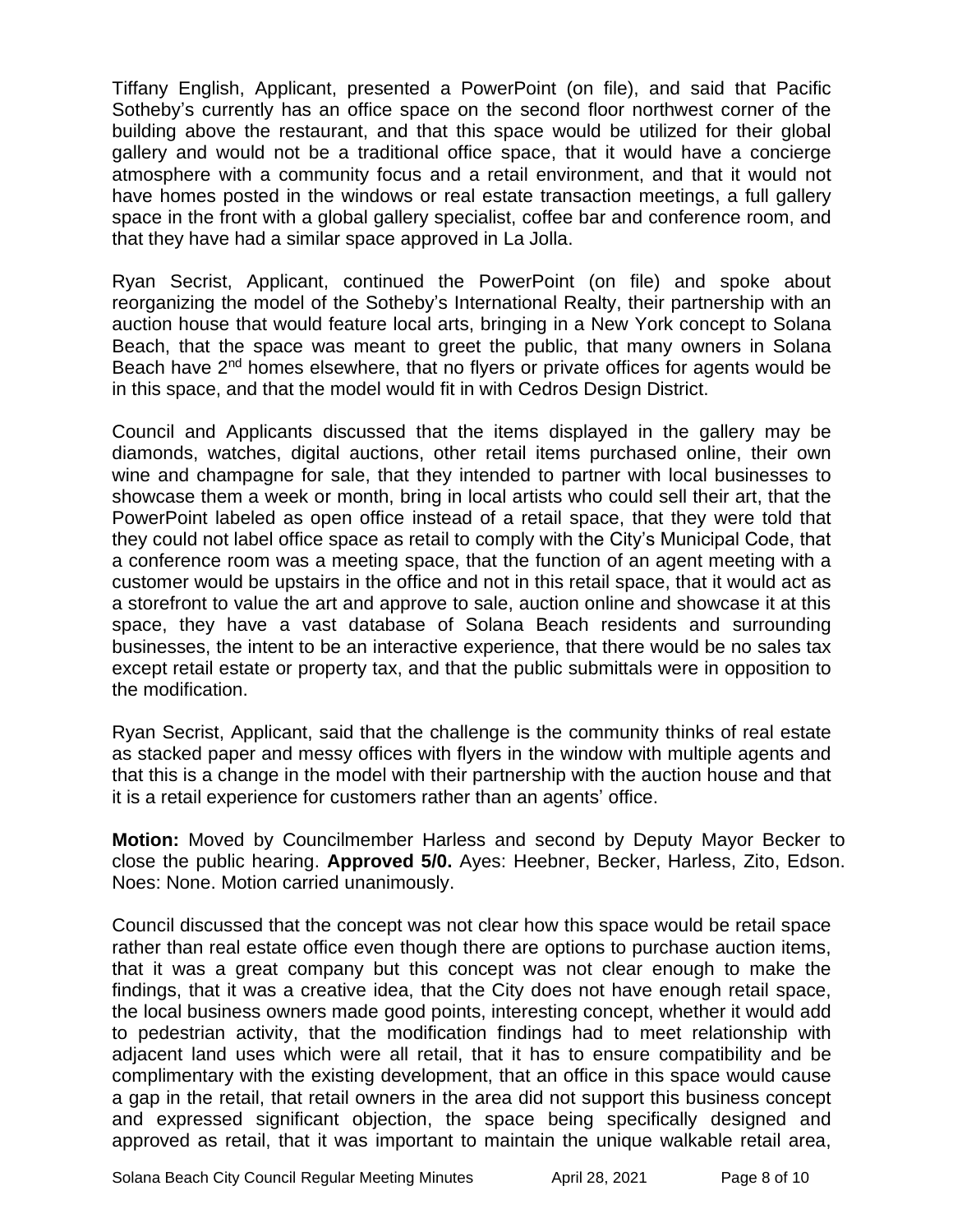and that the Special Commercial Zone required that this area be preserved and perpetuate a unique pedestrian oriented commercial center with specialty retail shops and residential lofts.

**Motion:** Moved by Councilmember Edson and second by Deputy Mayor Becker to deny the project modification request. **Approved 5/0.** Ayes: Heebner, Becker, Harless, Zito, Edson. Noes: None. Motion carried unanimously.

# **C. STAFF REPORTS: (C.1. – C.2.)**

*Note to Public: Refer to Public Participation for information on how to submit public comment.*  Any member of the public may address the City Council on an item of concern by submitting written correspondence for the record to be filed with the record or by registering to join the virtual meeting online to speak live, per the Public Participation instructions on the Agenda. The maximum time allotted for each speaker is THREE MINUTES (SBMC 2.04.190).

# **C.1. COVID TUP (Temporary Use Permit) Policy Extension.** (File 0230-20)

Recommendation: That the City Council

1. Consider approval of **Resolution 2021-049** authorizing extension of the Temporary Use Permit Policy until a specified date or until the emergency public health order limiting indoor dining and social distancing requirements is lifted.

[Item C.1. Report \(click here\)](https://solanabeach.govoffice3.com/vertical/Sites/%7B840804C2-F869-4904-9AE3-720581350CE7%7D/uploads/Item_C.1._Report_(click_here)_4-28-21-O.pdf)

[Item C.1. Supplemental Docs \(upd. 4-28-21 at 2:00pm\)](https://solanabeach.govoffice3.com/vertical/Sites/%7B840804C2-F869-4904-9AE3-720581350CE7%7D/uploads/Item_C.1._Supplemental_Docs_(Upd._4-28-21_at_146pm)_-_O.pdf)

*Posted Reports & Supplemental Docs contain records up to the cut off time, prior to the start of the meeting, for processing new submittals. The final official record containing handouts, PowerPoints, etc. can be obtained through a Records Request to the City Clerk's Office.*

Greg Wade, City Manager, introduced the item.

Joe Lim, Community Development Dir., presented a PowerPoint (on file)

Tom Van Betten, General partner of Saddle Bar, said that on behalf of Pill Box, Station Sushi, T's Café, Crust, Red Tracton's, Pamplemousse and Solana Beach Chamber of Commerce, as well as others, they request the extension of the Temporary Use Permit allowing for outdoor dining patios, that a major realization during COVID was that local bars and restaurants are amenities to the community, the expense of running these venues and many businesses had folded, that they want to ensure better operations for customers, and invest in more professional, sturdy, and safe outdoor structures, that the downside of parking had become less of an issue with rideshare, electric bikes and walking, and that it appeared that people were willing to forgo convenience rather than see another leave sign in their neighborhood.

Larna Hartnack said that since COVID her family had safely visited outdoor dining, enjoyed the sunshine and the local food, that restaurants had complied with requirements, that Solana Beach restaurants deserve this outdoor space to make up for the last year of loss, and that she wanted to help keep local restaurants and other business that make Solana Beach a live and vibrant place.

Johanna Canlas, City Attorney, said that the temporary nature of the TUP is because of the public health order and the existing emergency and that if Council wanted to